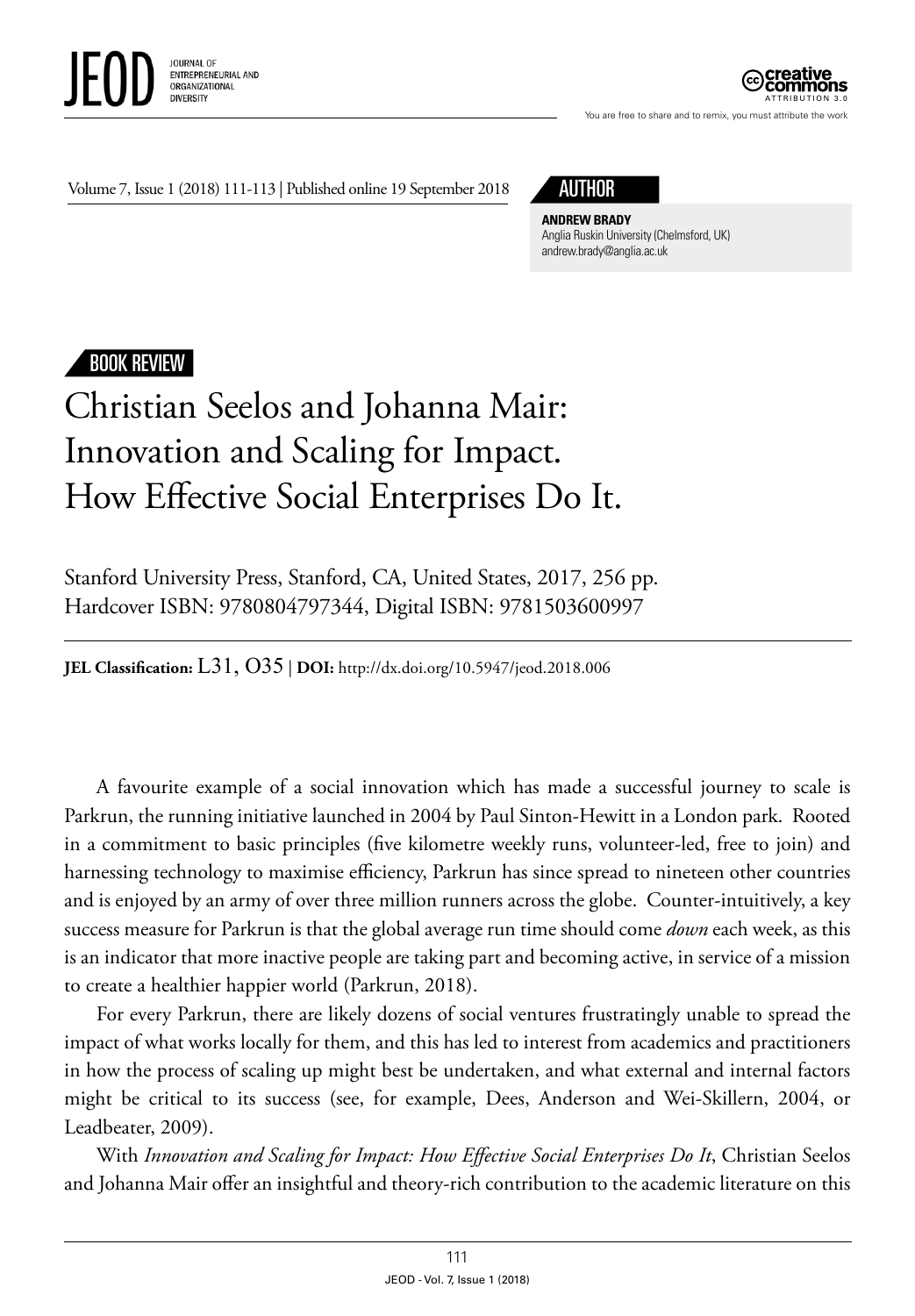topic, based on their work with social enterprises over a decade or more. In particular, they explore the history of innovation and scaling in four organisations based in India and Bangladesh, each of which is used to shed light on a particular approach to the process.

The four case studies of these organisations form the central core of Seelos and Mair's book, sandwiched between a theoretical introduction (mapping out what the authors call "innovation pathologies"), and a guide to practical actions for organisations and their supporters.

Anyone working with, or studying, social enterprises, or almost any other field of business, will be weary of what is described here as the lack of "a shared and consistent understanding of what innovation means" (p. 19). Frustrated by a weak knowledge base on social sector innovation the authors attempt to create their own framework, wherein innovation is no longer seen as a universal panacea, but something that can deliver success, or failure, or anything in between. Adapting Drucker's theory of the business (1994), they argue that the *purpose* of innovation in social enterprise is the creation of social impact, and its *success* depends on three interlinked factors: understanding the societal problem or social need; internal capability; and a strong sense of mission and strategy. Importantly, innovation is shown as only one way to increase impact, and one with a high degree of uncertainty and risk, in comparison to scaling of existing activity.

This framework—with its red zone of uncertainty and innovation, and green zone of scaling routine ideas—allows for organisations (and in the social sector, funders) to assess opportunities and ideas in terms of their potential to create impact.

The case studies use this innovation vs. scaling lens to examine four organisations in some depth:

- Gram Vikas (a non-governmental organisation which works with tribal communities in India and Africa)
- Aravind (an eye care and treatment social enterprise in India)
- BRAC (a large humanitarian non-governmental organisation based in Bangladesh)
- Waste Concern (a social business also founded and based in Bangladesh)

A real strength of the book is the tracking of these organisations over time, allowing the authors to examine how different approaches may be appropriate in the life cycle of a social venture. For example, we follow Gram Vikas from its early period, with rapid and often unsuccessful innovation (due to a lack of clarity on impact and strategy), to a mature state, which enables the enterprise to focus ruthlessly on scaling successful ventures with minimal innovation. As a matter of fact, it is clear that the early drive to innovate, despite its failures and the consequent loss of key leaders, was what allowed Gram Vikas to gain such a rich understanding of their beneficiaries' needs and of the approach which would work best for them.

This journey, based on what the authors call "innovation as learning" is contrasted with that of the other organisations to compare different combinations of scaling and innovation. With Aravind, the approach is described as "innovation in support of scaling", whereby innovation happens, at regular intervals, to solve particular problems. However, the red zone nature of this innovation is reduced by a robust approach to knowledge management and risk reduction, and the disciplined